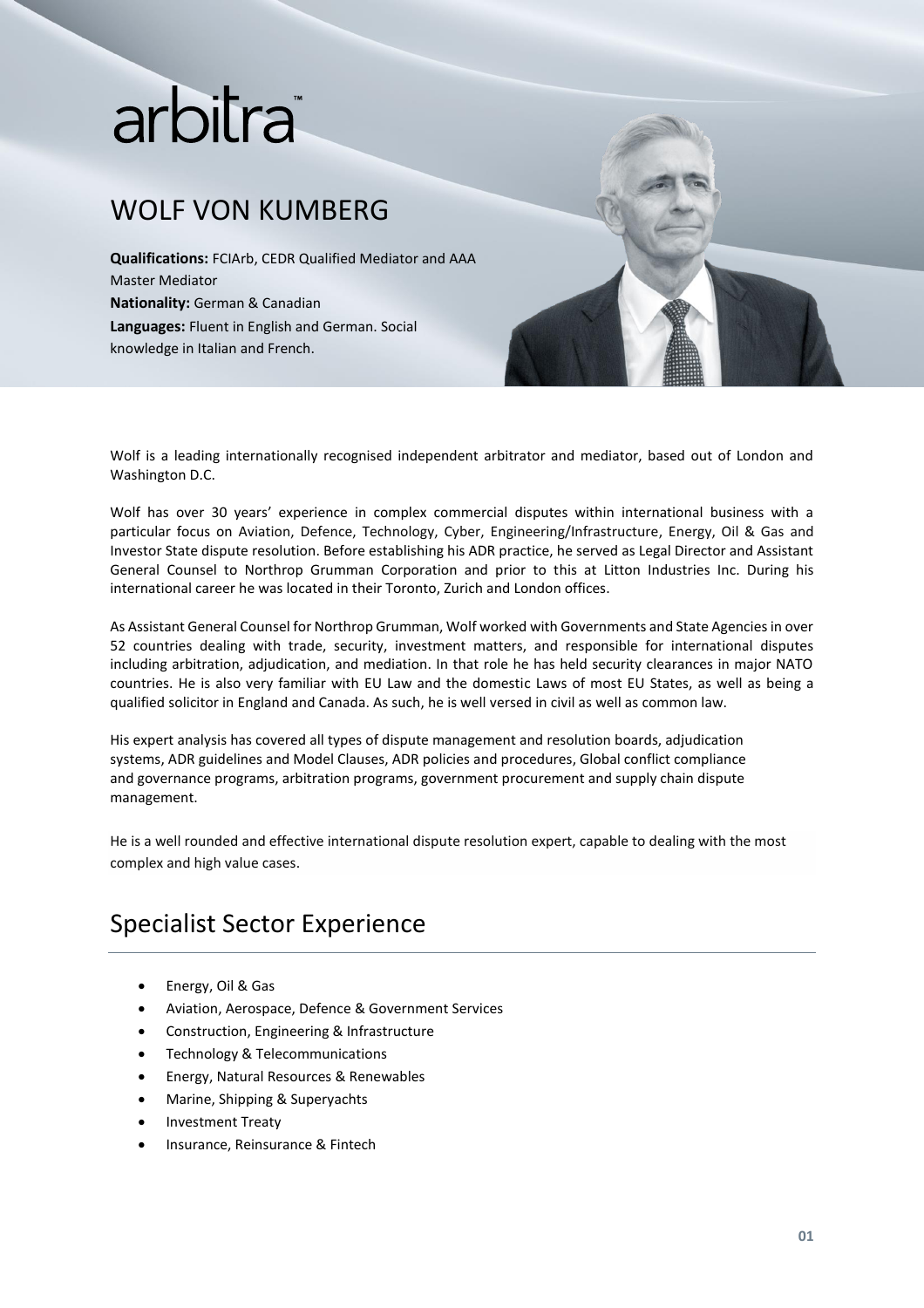#### Energy, Oil & Gas

Wolf has broad energy dispute resolution experience in both downstream, upstream and renewable energy such as solar and wind projects and has been involved in energy exploration and transit disputes. He was Counsel for Western Atlas (Schlumberger purchased the company in 2006) in its oil and gas exploration and drilling activity globally. Wolf also represented Western Atlas in disputes with States and commercial parties. In addition, he worked extensively with The Energy Charter Treaty Organization in relation to energy transit matters and sit on the ECT panel for transit disputes.

Wolf has acted as counsel, arbitrator and mediator in energy related disputes covering the following matters:

- exploration and drilling
- transportation and trading;
- energy transit;
- supply and marketing;
- infrastructure for oil and gas projects;
- concession disputes with States;
- renewable energy disputes respecting wind and solar projects.

### Aviation

Wolf has unparalleled experience in disputes related to the Aviation & Aerospace, Defence, Compliance, Investor/State, IP, Cyber Security and Technology Industries.

He is a founding member of the Aerospace, Aviation and National Security panel of AAA. Having worked for Northrop Grumman Corporation a major aircraft manufacturer for the US Airforce contributing to such iconic aircraft as the F15, B2 Bomber, the GlobalHawk and the F35, he is well versed in the design, manufacture and supply of aircraft systems globally.

Whilst working at Litton Industries, Inc. a onetime major supplier to airframe manufacturers globally, he is highly experienced dealing with global supply chains and the issues associated therewith.

His aviation disputes experience includes:

- Aircraft manufacturing and supply contracts
- Procurement issues
- Certification issues

**Arbitra London** 100 St Pauls Churchyard London EC4M 8BU info@arbitra.co.uk **Arbitra Washington DC** Midtown Center 1100 15th Street NW Suite 420 Washington DC, 20005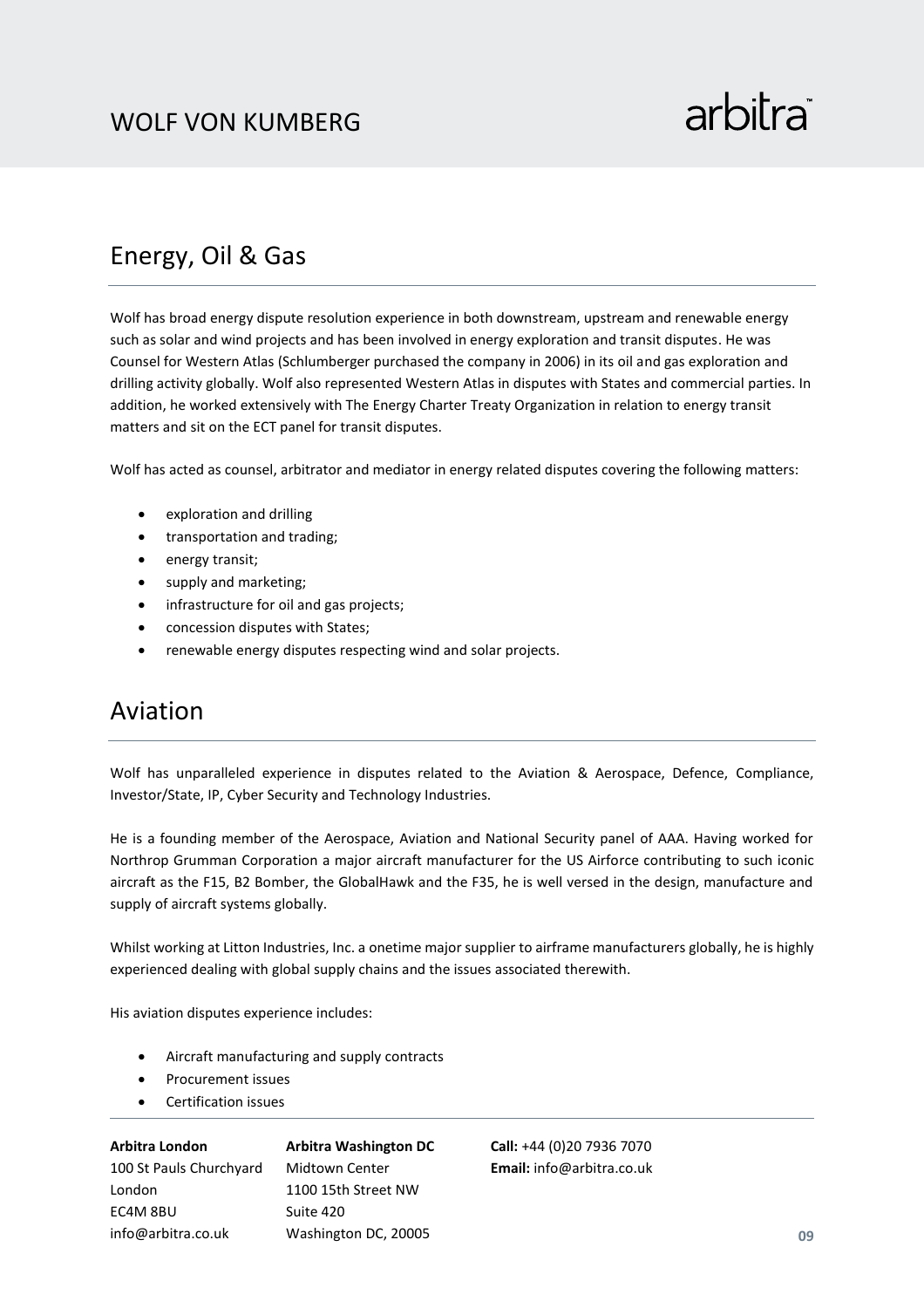## arbitra

- Aircraft joint venture, syndicate and partnering disputes
- Aircraft sale, leasing and financing agreements
- Aviation insurance and reinsurance claims
- Warranty and repair claims
- Aircraft crash investigations
- IP and licensing related claims

#### Investor State

Wolf is a leading international ADR figure working together with ICSID, CEDR and the Energy Charter Treaty Secretariat to develop protocols and policies, as well as training to enable the use of mediation in investor-state disputes. In the process he contributed to the Investor State Mediation Guide for the Energy Charter Treaty Secretariat. He is active in developing the field of Investor State mediation together with ICSID, CEDR, IMI and the ECT. He has worked with several countries to put in place mediation protocols to be used in disputes with investors and has actively worked with them to resolve investor disputes through mediation and arbitration.

## Engineering & Technology

Wolf has worked for and with several global engineering companies. He has a broad understanding for research, development and implementation of multi-party, complex engineering and technology programmes. In this context, he is extremely familiar with the workings of joint venture infrastructure projects and the issues arising from them. He has acquired broad technical and commercial engineering expertise, which he is now utilising in complex, high value engineering disputes. In particular, his engineering experience extends to:

- Research and Development
- Infrastructure projects
- Complex Joint venture arrangements
- Satellite systems
- Navigation systems
- **Mechanical**
- Civil
- **Electrical**
- **Industrial**

### Cyber

#### **Arbitra London**

100 St Pauls Churchyard London EC4M 8BU

info@arbitra.co.uk

#### **Arbitra Washington DC** Midtown Center 1100 15th Street NW Suite 420 Washington DC, 20005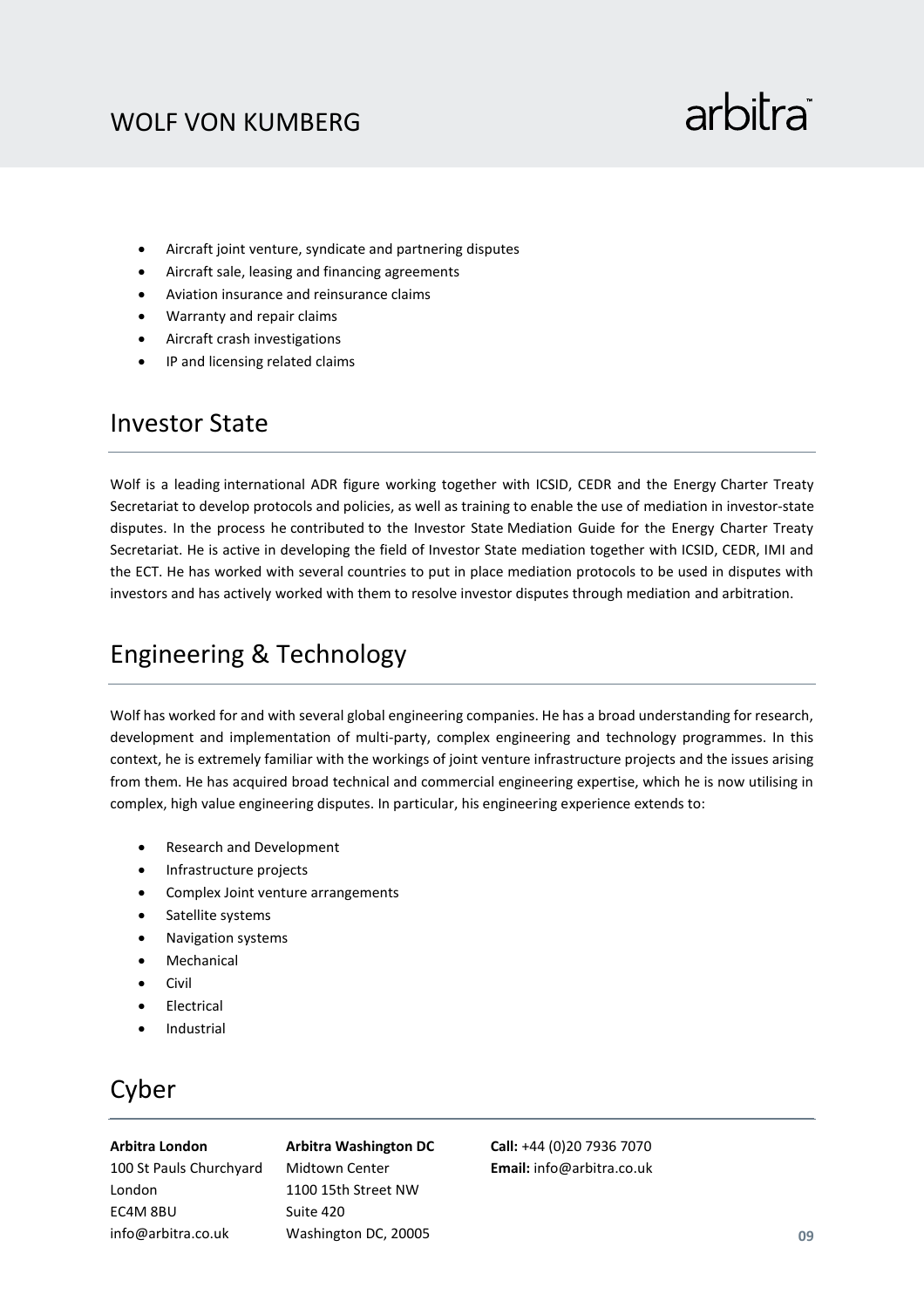## arbitra

Wolf worked for over 25 years with several defence companies that pioneered the field of cyber technology. In that role he was at the cutting edge of developments and acquired a good understanding for cyber vulnerabilities and defences. He has also been involved in the development of blockchain technology and understands its vulnerabilities. He was also involved in several cyber related disputes in which his security clearances were essential. He has knowledge related to:

- Ransomware
- Phishing
- Data leakage
- Hacking
- Insider threats
- Blockchain and crypto currency
- Software vulnerabilities
- Machine learning and A1 attacks

#### Maritime

Wolf was the General Counsel for Sperry Marine, a global manufacturer supplier of sophisticated marine equipment. In this capacity, he acquired a good knowledge for the maritime shipbuilding and shipping industries, together with related issues. He has been involved in several maritime disputes, as counsel, arbitrator and mediator. His experience includes:

- Marine equipment manufacture and supply
- Shipbuilding (commercial and defence)
- Maritime satellite communication systems
- Ship collision investigations
- Maritime security
- Environmental issues

#### Insurance & Reinsurance

Wolf has extensive experience in both the insurance and reinsurance markets as counsel, arbitrator and mediator. This experience is garnered from several decades as in house counsel for several commercial companies with global operations. This expertise extends to the following areas of cover:

• Property

**Arbitra London** 100 St Pauls Churchyard London EC4M 8BU info@arbitra.co.uk

**Arbitra Washington DC** Midtown Center 1100 15th Street NW Suite 420 Washington DC, 20005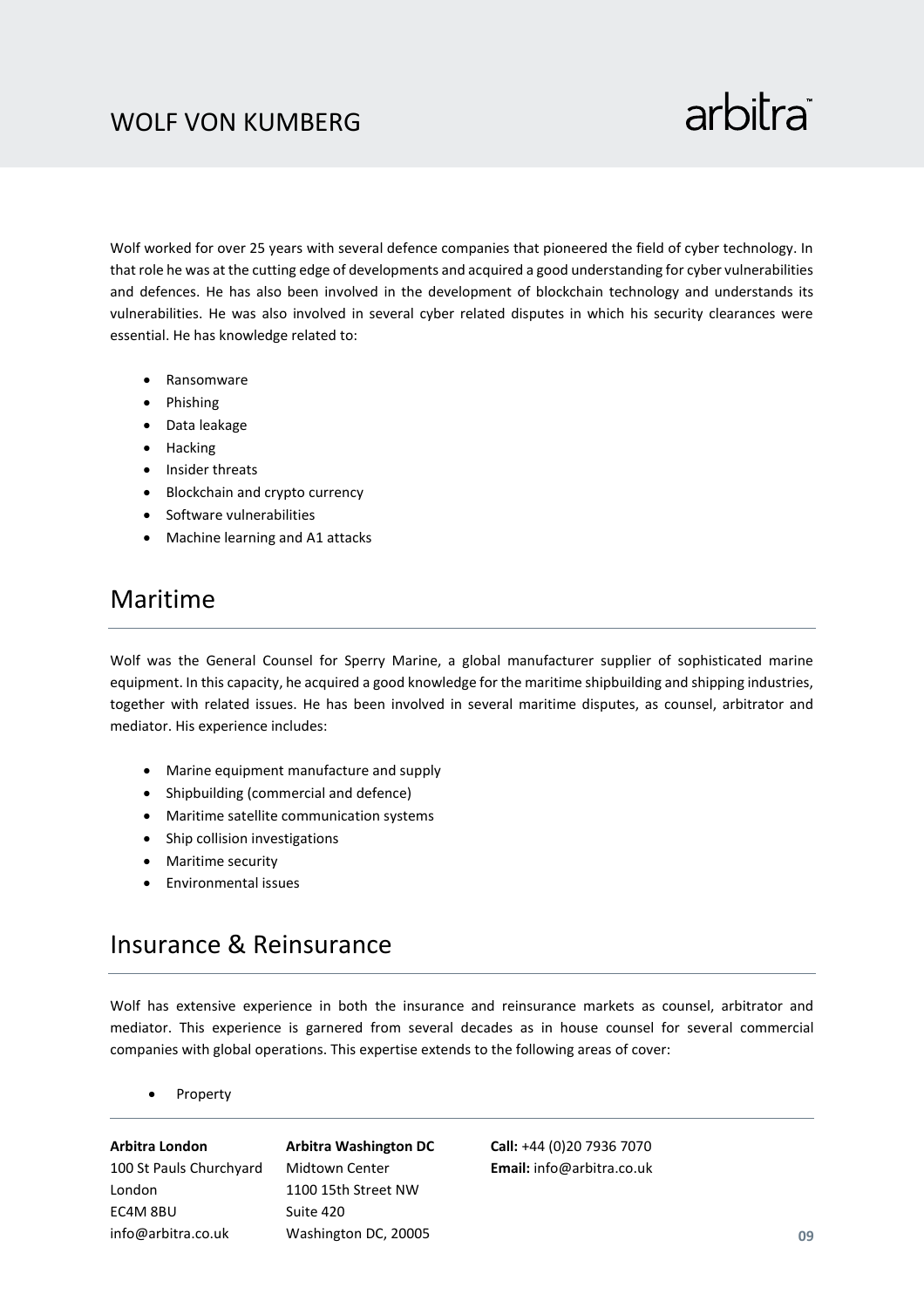- Professional Indemnity
- **Commercial**
- Health
- **Environmental**

#### Experience as Arbitrator & Counsel

Wolf has extensive experience in AAA, ICDR, ICC, LCIA and AIAC and ad hoc cases. Seats have included Geneva, London, New York, Singapore and Kuala Lumpur.

- Maritime claim respecting ownership of a superyacht.
- Dispute respecting commercial terms governing a distribution agreement in the Middle East.
- Aerospace claim for failure to achieve airworthiness certification.
- Aviation/Aerospace claim for return of faulty aircraft engines.
- Engineering/Technology claim by Ministry of Defence for non-performance of engine control unit in frigate. Engineering/Technology claim for improper design of radar installation.
- Commercial Contracts claim regarding breach of contract for late delivery of machines to a major infrastructure project.
- Commercial Contracts termination for convenience claim on a large Middle Eastern project.
- Insurance dispute over the payment of a reinsurance claim at shipyard damaged by hurricane.
- Intellectual Property dispute concerning breach of software license agreement on a large South
- Korean project. Property dispute concerning major environmental indemnification claim under a transaction agreement.
- Sale of goods and services claim for sale of faulty switches to be used in an engine control system.
- Sale of good and services claim for delivery of faulty construction equipment.
- Aviation/Aerospace claim by major aircraft manufacturer for deficient system design leading to crash of aircraft.
- Aviation/Aerospace claim by North Atlantic Treaty Organisation (NATO) for non-performance of aircraft design.
- Aviation/Aerospace claim by UK Ministry of Defence related to early warning system on military jet.
- Aviation/Aerospace claim by French Ministry of Defence related to Tracker Aircraft.
- Engineering/Technology claim for improper software design for the London Ambulance services.
- Commercial contracts dispute concerning breach of contract for failure to deliver a working software program on an emergency response system.
- Commercial contracts claim for consequential damages for delivery of faulty switches to a major City communication system.
- Investor State claim against Government of Egypt for expropriation.

| <b>Arbitra London</b>   | <b>Arbitra Washington DC</b> |
|-------------------------|------------------------------|
| 100 St Pauls Churchyard | Midtown Center               |
| London                  | 1100 15th Street NW          |
| EC4M 8BU                | Suite 420                    |
| info@arbitra.co.uk      | Washington DC, 20005         |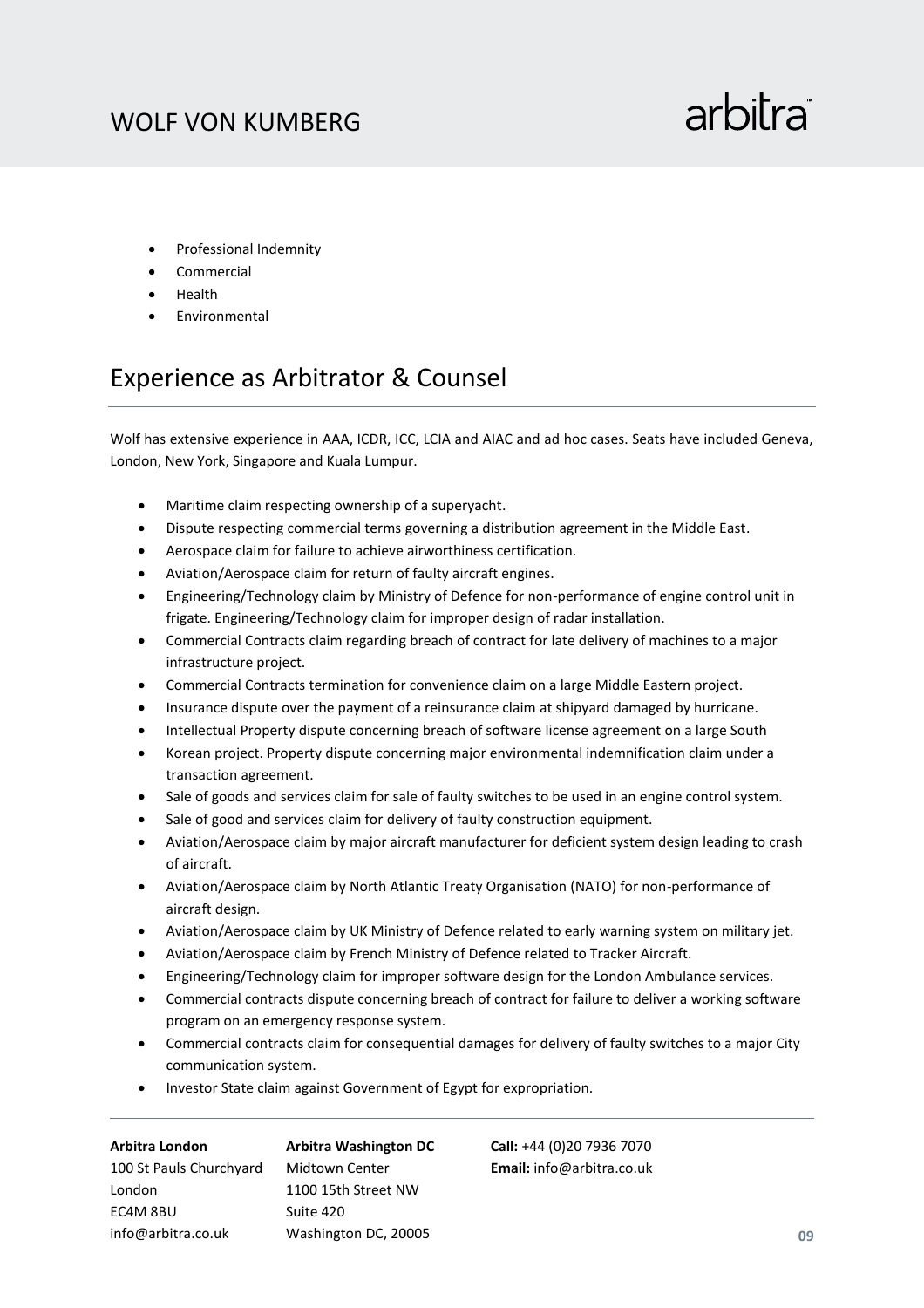## arbitra

- Investor State claim against Government of Libya for expropriation.
- Investor State claim against Government of Venezuela for expropriation.
- Corporate Fraud claim for payment of bribe in a public procurement contract.
- Corporate Fraud claim concerning money laundering in a complex multi-national commercial deal.
- Employment and workplace dispute over scope of duties provision in an employment agreement.
- Insurance dispute over calculation of a major property claim.
- Intellectual property dispute over conversion of a proprietary design by a competitor.
- Intellectual property patent infringement claim respecting an aircraft guidance system.
- Property claim involving remediation under a property lease agreement.
- Sale of goods and services claim for improper installation of a ship's guidance system.
- Shipping/Maritime dispute over design provisions in a shipbuilding contract.
- Major Italian Tax case involving the payment of dividends to a European holding company.
- Dutch case on tax jurisdiction of a European multinational company.

#### Mediation & Dispute Boards

Wolf has applied his accumulated knowledge to the field of global commercial conflict avoidance and resolution.

He has been involved in the implementation of Dispute Boards in various regions of the World.

These boards have been used in the aerospace and technology sectors where long term commitments and relationships required conflicts to be dealt with expeditiously and cost effectively, permitting projects to be delivered.

As Assistant General Counsel at Northrop, Wolf was responsible for developing a dispute management process including an ADR Policy, Guidelines and International Dispute Clauses. In addition, he was involved in its international compliance program and complex regulatory investigations. Wolf's expertise also includes development and implementation of specialized global Early Issue Conflict Management (EICM) programs such as conflict avoidance structures, single and co mediation programs, board room and partnership dispute programs.

Wolf is also a certified CEDR mediator and American Arbitration Association Master Mediator. He has mediated numerous types of commercial disputes and sits on the mediation panels of CEDR, AIAC, WIPO, SCCA and the AAA/ICDR. He has also been active in the DIFC in Dubai and the ADGM in Abu Dhabi. Disputes have largely been cross-border and include locations in Singapore, Kuala Lumpur, Hong Kong, New York, Paris, Abu Dhabi, Washington, Toronto, Frankfurt and London.

**Arbitra London** 100 St Pauls Churchyard London EC4M 8BU info@arbitra.co.uk

**Arbitra Washington DC** Midtown Center 1100 15th Street NW Suite 420 Washington DC, 20005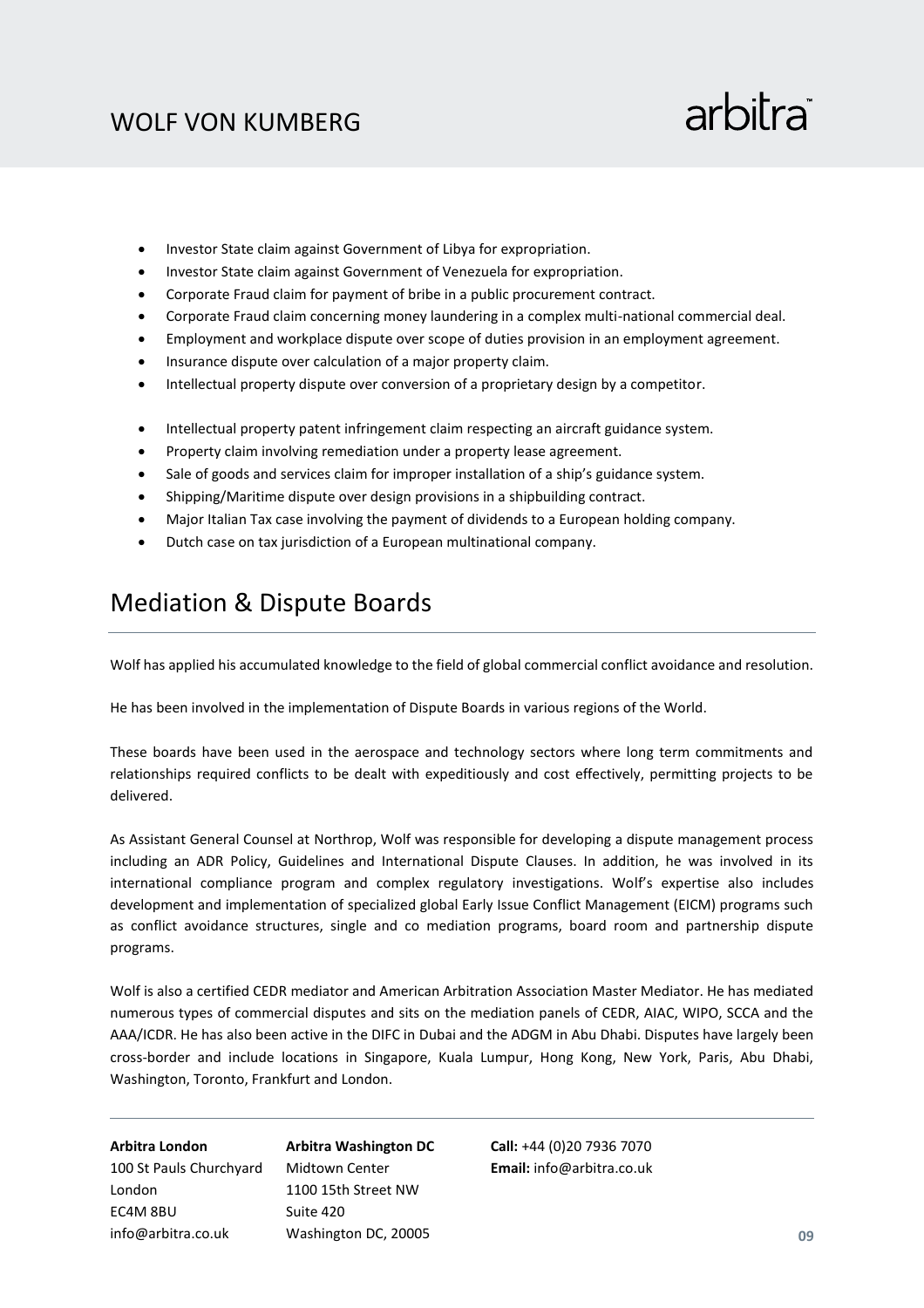## arbitra

#### **Recent examples of his mediation experience include:**

- Claim for \$5 Million by the purchaser of a glass manufacturing system for the auto industry by an American Company against a Spanish manufacturer pursuant to the ICDR mediation rules.
- Claim by a satellite Network provider against a satellite manufacturer, for failure to properly meet licensing requirements for required satellite orbit deployment. Cross-border dispute, ICC Rules – Seated in NY.
- Aviation claim (multi-million dollars) respecting an airline brokerage agreement.
- Aviation/Aerospace claim against supplier for deficient navigation devices.
- Aviation/Aerospace claim related to the interpretation of an aircraft leasing contract.
- Engineering/Technology claim for improper design of a security monitoring system.
- Engineering/Technology claim for improper installation of radar masts.
- Commercial contracts supply chain issue respecting sale of counterfeit parts.
- Corporate Fraud claim against finance director for fraud.
- Employment & Workplace claim for bullying against manager.
- Employment & Workplace dispute over termination of a company director.
- Insurance dispute over interpretation of policy wording in a business interruption cover.
- Intellectual Property claim for breach of intellectual property agreement by a subcontractor.
- Intellectual Property software license dispute related to a defence project in the Middle East.
- Partnership & Shareholder dispute over termination provision in a shareholder agreement.
- Partnership & Shareholder dispute between JV partners over settlement of a major contracts claim.
- Partnership & Shareholder dispute between shareholders over sale of a business.
- Partnership & Shareholder dispute by doctors in a medical partnership over revenue sharing.
- Property claim respecting water pollution on a former industrial site in Paris.
- Sale of goods and services claim for design inappropriate computer equipment.
- Shipping/Maritime dispute over installation of bridge system on a cruise ship.
- Shipping/Maritime claim for damage caused to a super yacht for deficient engine controls.
- Shipping/Maritime dispute respecting a Charter party Contract.
- Tax dispute over tax provision in an employee multi jurisdiction employment contract.

#### Professional & Academic Qualifications

#### **Career History**

#### **Arbitra London**

100 St Pauls Churchyard London EC4M 8BU info@arbitra.co.uk

#### **Arbitra Washington DC** Midtown Center 1100 15th Street NW

Washington DC, 20005

Suite 420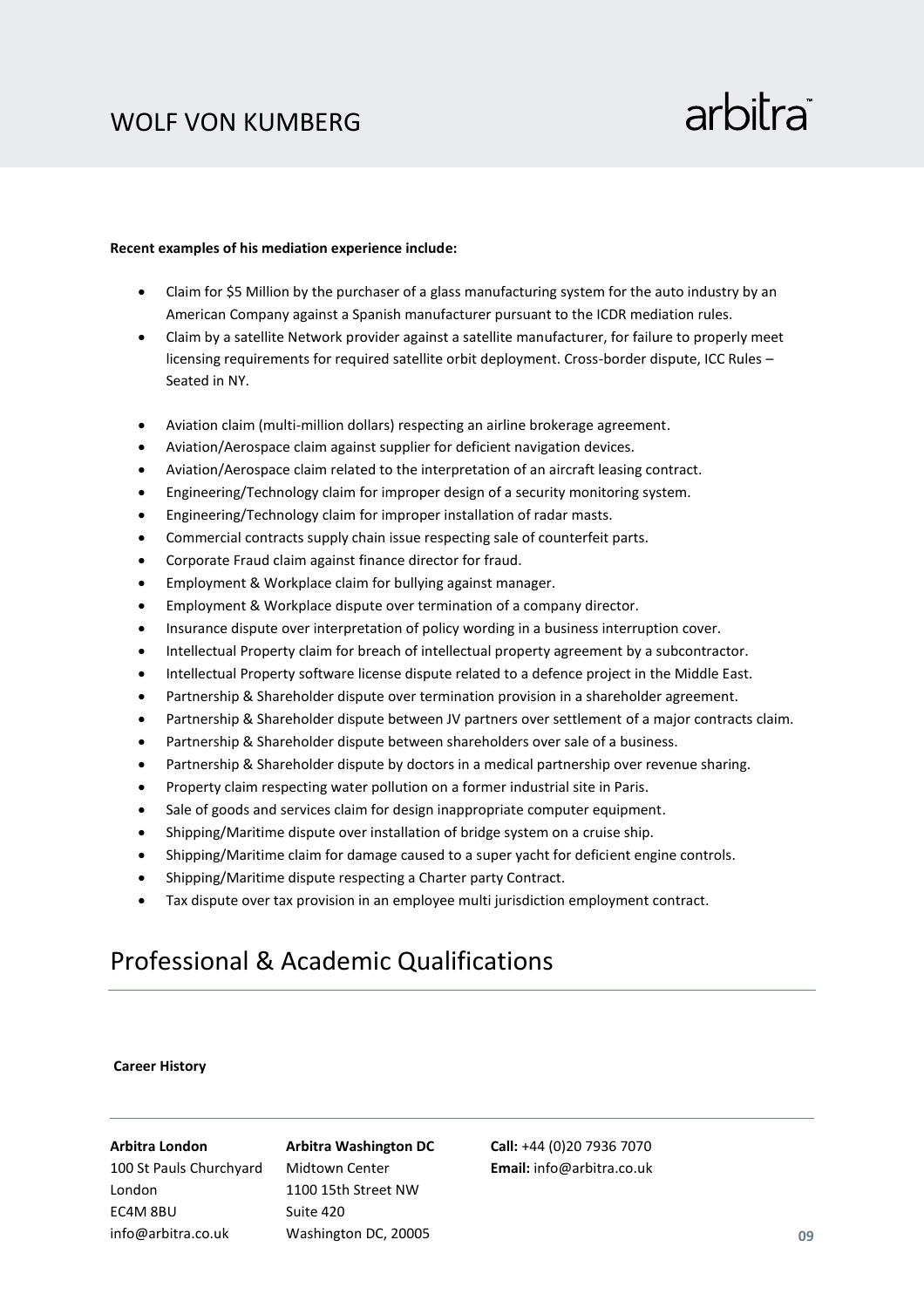## arbitra

- April 2019- Member Int-Arb
- 2015– March 2020 Member ArbDB Chambers London, England
- 2015 -March 2020 Consulting Counsel Bird & Bird- London
- 2000- 2015 European Legal Director Assistant General Counsel Northrop Grumman Corporation European HQ – London, England
- 1992 2000 European Legal Director Litton International SA European HQ Zurich, Switzerland Litton Industries Inc.
- 1987 1992 Vice President, Counsel and Assistant Secretary to Litton Systems Canada Limited (a subsidiary of Litton Industries, Inc.), a 3'000 employee aerospace electronics manufacturer having facilities in Toronto, Ottawa and Halifax, Canada.
- 1985 1987 Litigation Associate Smith, Lyons, Torrence, Stevenson, & Mayer Toronto, Ontario, Canada

#### **Education**

- 1989 Solicitor's Final Examination The Law Society England and Wales
- 1984 1985 University of Cambridge, United Kingdom LL.M. Master of Law International Commercial Law
- 1981 1982 Law Society of Upper Canada, Toronto, Ontario Bar Admission Course Barrister and Solicitor - April, 1982
- 1977 1980 Osgoode Hall Law School, Toronto, Ontario LL.B. Bachelor of Law
- 1974 1977 York University, Toronto, Ontario B.A. History and Political Science

#### Professional Associations

- Former Chairman and former Director of the International Mediation Institute (IMI)
- Former Director of American Arbitration Association (AAA-ICDR)
- Director the Centre for Effective Dispute Resolution (CEDR)
- Former Chair of the Board of Management Chartered Institute of Arbitrators (CIArb)
- Former Member of the Steering Committee of the CCIAG (Corporate Counsel International Arbitration Group

#### Mediation & Arbitral Panels

- Centre for Effective Dispute Resolution (CEDR)
- Asian International Arbitration Centre (AIAC)

**Arbitra London** 100 St Pauls Churchyard London EC4M 8BU info@arbitra.co.uk

**Arbitra Washington DC** Midtown Center 1100 15th Street NW Suite 420 Washington DC, 20005